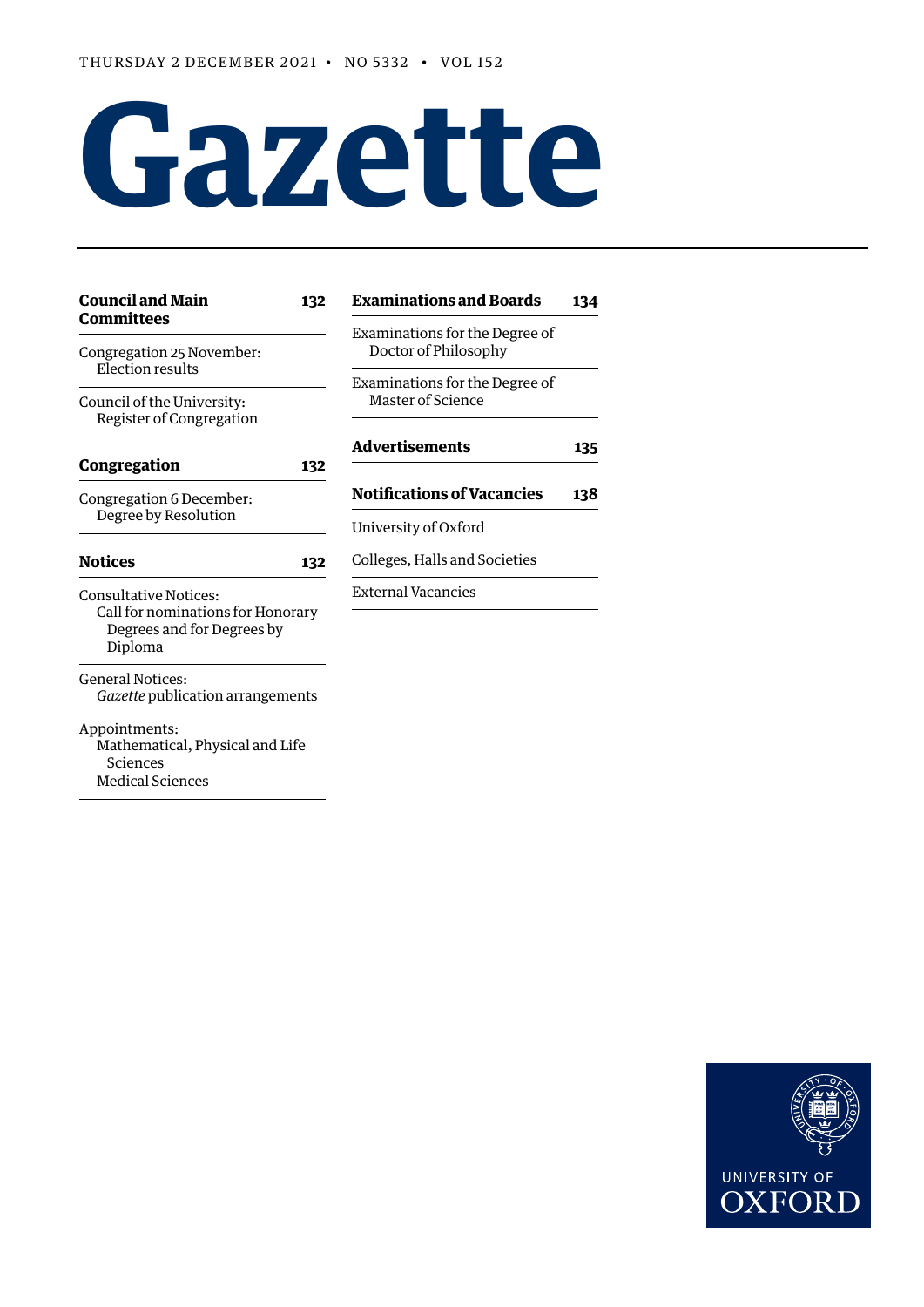## <span id="page-1-0"></span>Council and Main **Committees**

## Congregation Notices

#### **Congregation** 25 November

**Election results**

CURATORS OF THE SHELDONIAN THEATRE

• One member of Congregation elected by Congregation

On Thursday 25 November the following was duly elected to the Curators of the Sheldonian Theatre to hold office with immediate effect until the start of MT 2023:

Dr Pegram Harrison, BA Yale, MBA Lond, PhD Camb, Brasenose, Saïd Business School

[The votes recorded were: for Dr Harrison, 887; and for Mark Williams, 625.]

#### **Council of the University**

#### **Register of Congregation**

The Vice-Chancellor reports that the following names have been added to the Register of Congregation:

Akinsete, R G, Student Welfare and Support Services Cernadas, L, Faculty of Medieval and Modern Languages Cooper, J, All Souls Davies, R W, Somerville Davis, K J, Balliol English, J S, St John's Fairhurst Jones, K C, Human Resources Faultless, J, Faculty of Oriental Studies Maher, D A, All Souls Osorio Whewell, E, Corpus Christi Pezzini, G, Corpus Christi Shah, A, Faculty of Clinical Medicine Walsby-Tickle, J, Department of Chemistry Zhang, M X Y, Oriel

**Congregation** 6 December

#### **Degree by Resolution**

*This content has been removed as it contains personal information protected under data protection legislation. Members of the University with a SSO [account can log in to read the redacted](https://unioxfordnexus.sharepoint.com/sites/PublicAffairsDirectorate-Gazette/Online%20Gazette%20Issues/Gazette%202021-22/2%20December%202021%20-%20No%205332.pdf#page=2)  content.*

#### **Note on procedures in Congregation**

¶ Business in Congregation is conducted in accordance with Congregation Regulations 2 of 2002 ([https://governance.admin.](https://governance.admin.ox.ac.uk/legislation/congregation-regulations-2-of-2002) [ox.ac.uk/legislation/congregation](https://governance.admin.ox.ac.uk/legislation/congregation-regulations-2-of-2002)[regulations-2-of-2002\)](https://governance.admin.ox.ac.uk/legislation/congregation-regulations-2-of-2002). A printout of these regulations, or of any statute or other regulations, is available from the Council Secretariat on request. A member of Congregation seeking advice on questions relating to its procedures, other than elections, should contact Mrs R Thomas at the University Offices, Wellington Square (telephone: (2)80317; email [rebecca.](mailto:rebecca.thomas@admin.ox.ac.uk) [thomas@admin.ox.ac.uk](mailto:rebecca.thomas@admin.ox.ac.uk)); questions relating to elections should be directed to the Elections Office (email: [elections.](mailto:elections.office@admin.ox.ac.uk) [office@admin.ox.ac.uk](mailto:elections.office@admin.ox.ac.uk)).

**While COVID-19 working restrictions remain in place, any notice that needs to be given to the Registrar in writing should be sent by email to [registrar@](mailto:registrar%40admin.ox.ac.uk?subject=) [admin.ox.ac.uk.](mailto:registrar%40admin.ox.ac.uk?subject=) Notices sent to the University Offices may not be received.**

#### **Consultative Notices**

#### **Call for nominations for Honorary Degrees and for Degrees by Diploma**

Honorary degrees are conferred annually at Encaenia. Degrees by diploma are conferred on heads of state and royalty. Members of Congregation are encouraged to nominate individuals on whom such degrees might be conferred. Nominations are welcome all year round – names submitted on or before **28 January 2022** will be considered by the Honorary Degrees Committee for an honorary degree at Encaenia in 2023.

The Honorary Degrees Committee is charged with considering nominations received, consulting Council and making recommendations to Congregation. The committee appreciates the time taken by members of Congregation to bring names to its attention. It will be re-considering names brought to it in the last three years and hopes to receive a wide and diverse selection of new names to add to those.

When considering possible honorands, the committee will focus on individuals in the following categories:

**1** those of high academic distinction in the fields of research and scholarship of specific interest to the University of Oxford

**2** those distinguished in the visual, literary, musical and performing arts

**3** those distinguished in business and industry

**4** those who have played a distinguished role in public life, for example in contributing to progress and change in society

**5** those who have made a significant contribution to the activities of the University of Oxford – such individuals would normally also fall into one of the categories above.

Within the categories above the committee will aim to produce a balanced and diverse list, which takes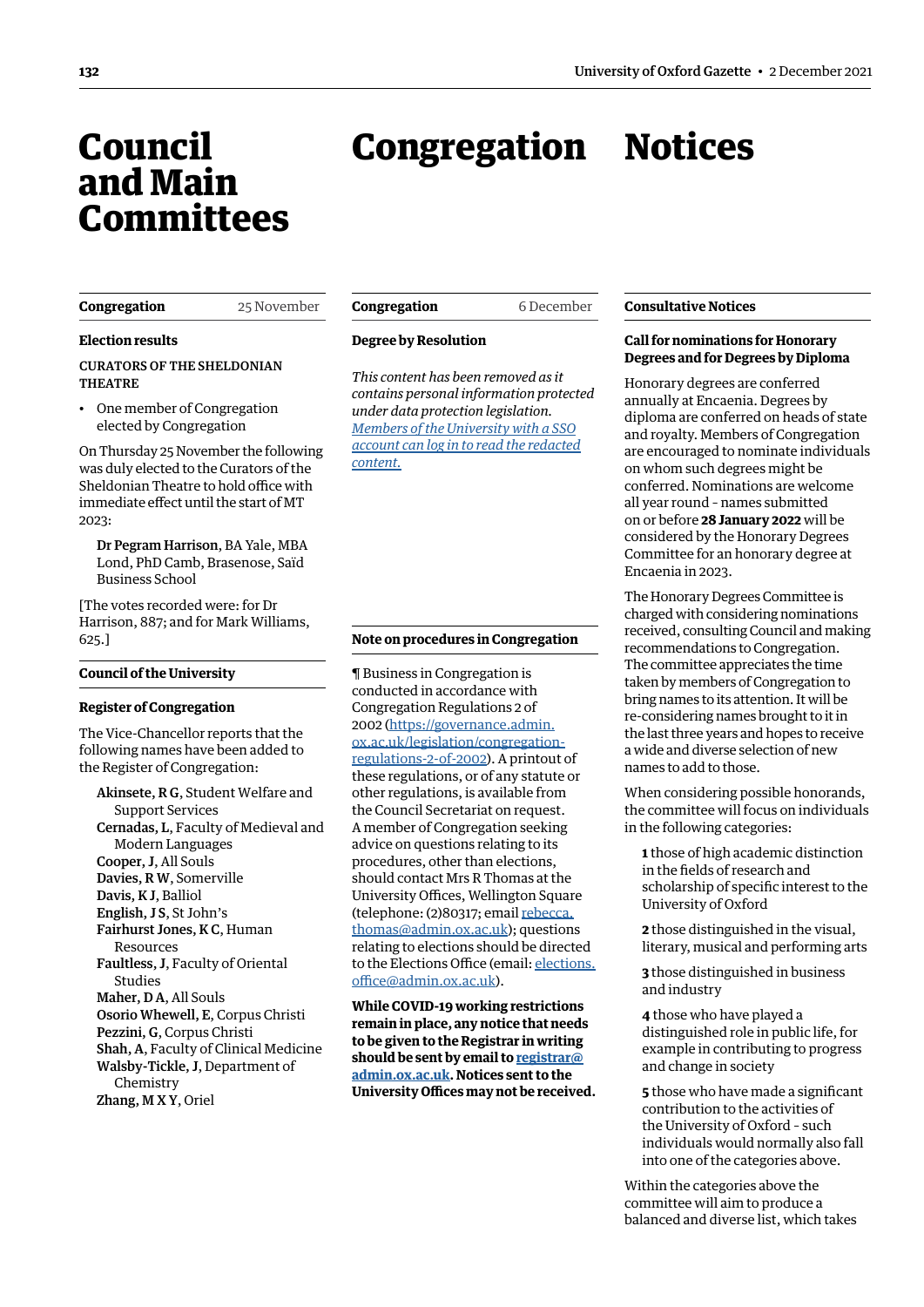<span id="page-2-0"></span>account of the global dimension that characterises this University's activities.

It has adopted a target that at least half of the final list of names proposed to Congregation for the conferment of honorary degrees will be women and/ or minorities. Members of Congregation are therefore encouraged to nominate individuals of conspicuous distinction with particular reference to diversity.

Honorary degrees will not be conferred on anyone who holds, or who has retired from, a resident teaching, research or administrative post within the University or in any college or other society, except in exceptional circumstances such as distinguished service outside the terms of his or her paid service. In these circumstances, a proposal for an honorary MA may be put forward.

Nominations for honorary degrees and for degrees by diploma should be submitted on the approved application form, which requires the name of the nominee and a short supporting paragraph. Further information, including the nomination form, is available at [https://governance.admin.](https://governance.admin.ox.ac.uk/committee-on-honorary-degrees) [ox.ac.uk/committee-on-honorary](https://governance.admin.ox.ac.uk/committee-on-honorary-degrees)[degrees](https://governance.admin.ox.ac.uk/committee-on-honorary-degrees) or from the Secretary to the Honorary Degrees Committee [\(sarah.](mailto:sarah.cowburn@admin.ox.ac.uk) [cowburn@admin.ox.ac.uk](mailto:sarah.cowburn@admin.ox.ac.uk)). The completed form should be returned to the Secretary by email under 'Strictly Confidential' cover.

While informal soundings within the University will often be desirable, every effort should be made to ensure that publicity is not at any stage given to any specific proposal for the conferral of an honorary degree. All nominations will be considered in strict confidence by the committee.

The names of people on whom degrees by diploma and honorary degrees have recently been conferred are published in the *[University Calendar](https://gazette.web.ox.ac.uk/university-calendar)* and [can](https://sharepoint.nexus.ox.ac.uk/sites/uasmosaic/governance/Documents/Conferred since 1989 -  Honorary degrees and degrees by diploma_April 2021.pdf)  [also be found](https://sharepoint.nexus.ox.ac.uk/sites/uasmosaic/governance/Documents/Conferred since 1989 -  Honorary degrees and degrees by diploma_April 2021.pdf) on the Committee for Honorary Degrees webpage at [https://governance.admin.ox.ac.uk/](https://governance.admin.ox.ac.uk/committee-on-honorary-degrees) [committee-on-honorary-degrees](https://governance.admin.ox.ac.uk/committee-on-honorary-degrees).

#### **General Notices**

#### *Gazette* **publication arrangements**

The final *Gazette* of Michaelmas term will be published on 9 December. The first *Gazette* of Hilary term will be published on 13 January. The usual deadlines will apply.

#### **Appointments**

#### **Mathematical, Physical and Life Sciences**

#### DEEPMIND PROFESSORSHIP OF ARTIFICIAL INTELLIGENCE

Michael Bronstein, BSc MSc PhD Israel TU, Professor and Chair in Machine Learning and Pattern Recognition, Imperial, has been appointed to the DeepMind Professorship of Artificial Intelligence in the Department of Computer Science with effect from 1 January 2022. Professor Bronstein will be a fellow of Exeter.

#### **Medical Sciences**

#### APPOINTMENTS

Randy Bruno, BS Carnegie Mellon, PhD Pittsburgh; Associate Professor of Neuroscience and titular Professor of Neuroscience, Department of Physiology, Anatomy and Genetics, and Fellow of St Peter's, from 1 January 2022

Fabian Grabenhorst, DPhil Oxf, Dipl-Psych Bielefeld; Associate Professor of Experimental Pathology, Department of Experimental Psychology, and Fellow of Jesus, from 1 September 2021

Syma Khalid, MChem PhD Warw; Associate Professor of Molecular and Cellular Biochemistry and titular Professor of Computational Microbiology, Department of Biochemistry, and Fellow of St Anne's, from 1 August 2021

Asifa Majid, MSc Edin, MA PhD Glas: Associate Professor of Experimental Psychology and titular Professor of Cognitive Science, Department of Experimental Psychology, and Fellow of St Hugh's, from 1 April 2022

Peter Sarkies, MBioch Oxf, PhD Camb; Associate Professor of Molecular and Cellular Biochemistry, Department of Biochemistry, and Fellow of Lincoln, from 1 October 2021

Stephan Uphoff, MSc DPhil Oxf; Associate Professor of Molecular and Cellular Biochemistry, Department of Biochemistry, and Fellow of New College, from 1 February 2023

#### REAPPOINTMENTS

Deborah Hay, BM BCh DPhil Oxf, MA Open, MSc York; Clinical Tutor in Clinical Laboratory Sciences, Nuffield Division of Clinical Laboratory Sciences, Radcliffe Department of Medicine, from 28 October 2021 to retirement

Jill O'Reilly, BSc Open, MSc DPhil Oxf; Associate Professor of Advanced Statistical Methods, Department of Experimental Psychology, and Fellow of Lady Margaret Hall, from 1 November 2021 to retirement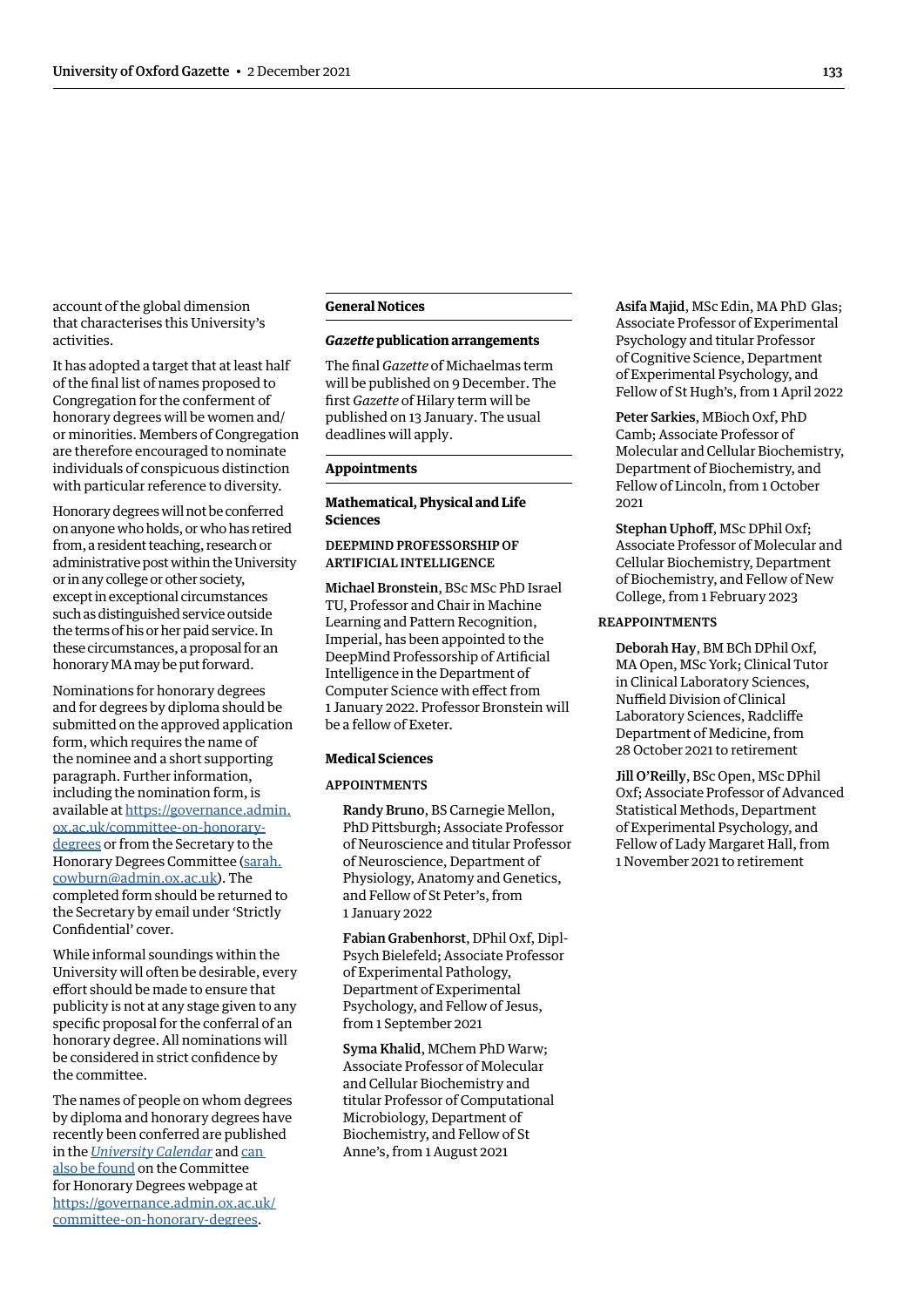## <span id="page-3-0"></span>Examinations and Boards

**Examinations for the Degree of Doctor of Philosophy**

*This content has been removed as it contains personal information protected under data protection legislation. Members of the University with a SSO [account can log in to read the redacted](https://unioxfordnexus.sharepoint.com/sites/PublicAffairsDirectorate-Gazette/Online%20Gazette%20Issues/Gazette%202021-22/2%20December%202021%20-%20No%205332.pdf#page=4)  content.*

> **Examinations for the Degree of Master of Science**

> *This content has been removed as it contains personal information protected under data protection legislation. Members of the University with a SSO [account can log in to read the redacted](https://unioxfordnexus.sharepoint.com/sites/PublicAffairsDirectorate-Gazette/Online%20Gazette%20Issues/Gazette%202021-22/2%20December%202021%20-%20No%205332.pdf#page=4)  content.*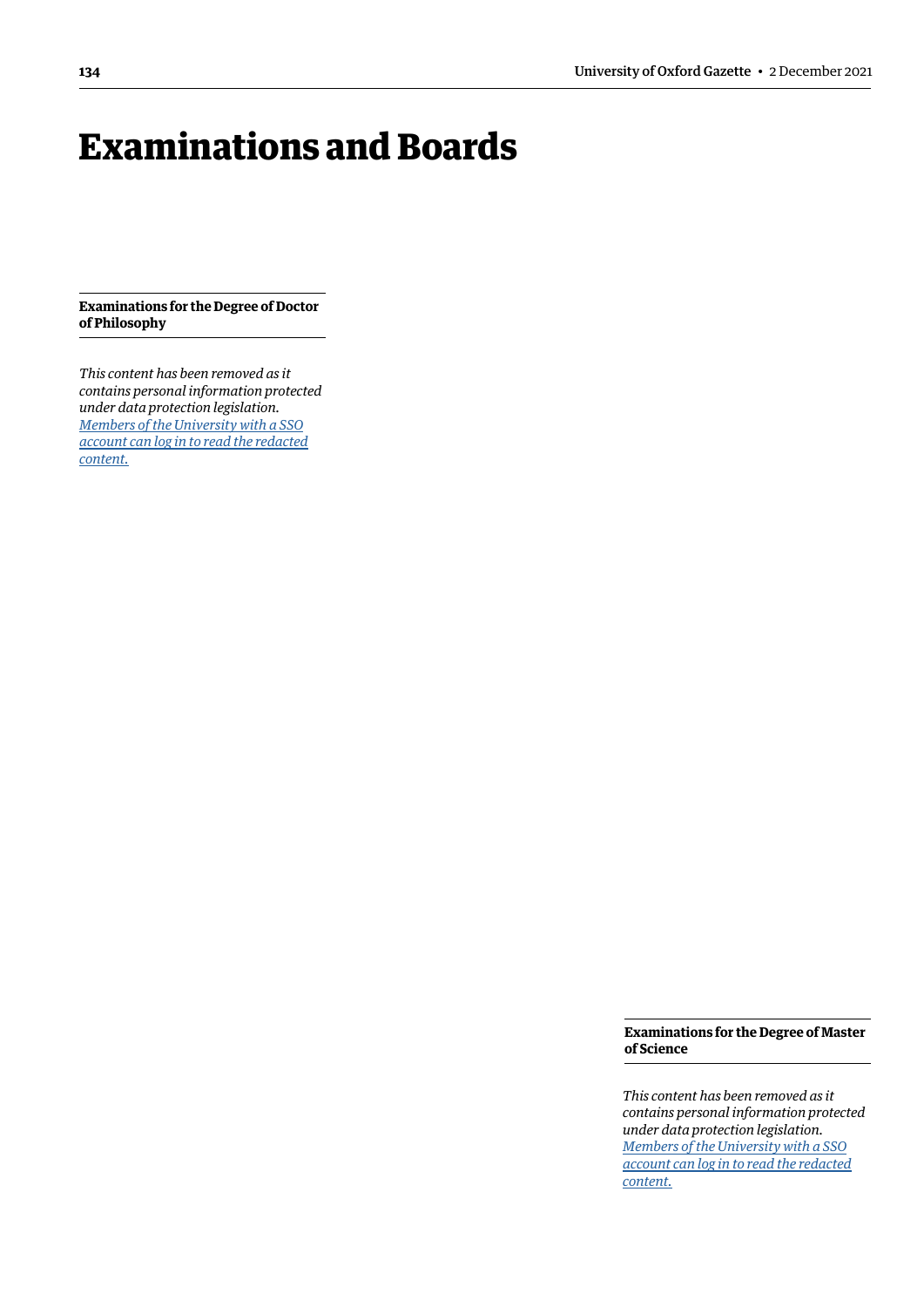## <span id="page-4-0"></span>Advertisements

*Email*: [gazette@admin.ox.ac.uk](mailto:gazette@admin.ox.ac.uk) *Telephone*: 01865 (2)80548 *Web*: https:/[/gazette.web.ox.ac.uk/](https://gazette.web.ox.ac.uk/classified-advertising-gazette) [classified-advertising-](https://gazette.web.ox.ac.uk/classified-advertising-gazette)gazette

#### **Deadline**

Advertisements are to be received by noon on Wednesday of the week before publication (ie eight days before publication). Advertisements must be submitted online.

#### **Publication**

The *Gazette* is only published online, except for library and archive copies. Charges for all adverts have been reduced to reflect this.

#### **Charges**

Commercial advertisers: £20 per insertion of up to 70 words, or £40 per insertion of 71–150 words.

Private advertisers: £10 per insertion of up to 70 words, or £20 per insertion of 71–150 words.

See our website for examples of whether an advertisement is considered commercial or private: https:/[/gazette.](https://gazette.web.ox.ac.uk/classified-advertising-gazette) [web.ox.ac.uk/classified-advertising](https://gazette.web.ox.ac.uk/classified-advertising-gazette)gazette.

#### **Online submission and payment**

Advertisements must be submitted and paid for online, using a credit card or debit card, through a secure website. For details, see https:/[/gazette.web.ox.ac.uk/](https://gazette.web.ox.ac.uk/classified-advertising-gazette) [classified-advertising-](https://gazette.web.ox.ac.uk/classified-advertising-gazette)gazette.

#### **Extracts from the terms and conditions of acceptance of advertisements** *General*

1. Advertisements are accepted for publication at the discretion of the editor of the *Gazette*.

*Note*. When an advertisement is received via the online shop, an acknowledgement will be emailed automatically to the email address provided by the advertiser. The sending of this acknowledgement does not constitute an acceptance of the advertisement or an undertaking to publish the advertisement in the *Gazette*.

2. The right of the *Gazette* to edit an advertisement, in particular to abridge when necessary, is reserved.

3. Advertisements must be accompanied by the correct payment, and must be received by the deadline stated above. *No refund can be made for cancellation after the acceptance of advertisements*.

4. Once an advertisement has been submitted for publication, no change to the text can be accepted.

5. Voucher copies or cuttings cannot be supplied.

#### *Charges*

6. Two separate charging arrangements will apply, for commercial and private advertisers. The rates applicable at any time will be published regularly in the *Gazette*, and may be obtained upon enquiry. The rates, and guidance on applicability of each rate, are also available online.

The editor's decision regarding applicability of these rates to an individual advertiser will be final.

#### *Disclaimer*

7. The University of Oxford and Oxford University Press accept no responsibility for the content of any advertisement published in the *Gazette*. Readers should note that the inclusion of any advertisement in no way implies approval or recommendation of either the terms of any offer contained in it or of the advertiser by the University of Oxford or Oxford University Press.

#### *Advertisers' Warranty and Indemnity*

13. The advertiser warrants:

(i) Not to discriminate against any respondents to an advertisement published in the *Gazette* on the basis of their gender, sexual orientation, marital or civil partner status, gender reassignment, race, religion or belief, colour, nationality, ethnic or national origin, disability or age, or pregnancy.

(ii) That the advertisement does not contravene any current legislation, rules, regulations or applicable codes of practice.

(iii) That it is not in any way illegal or defamatory or a breach of copyright or an infringement of any other person's intellectual property or other rights.

*You are advised to view our full Terms and Conditions of acceptance of advertisements. Submission of an advertisement implies acceptance of our terms and conditions, which may be found at [https://gazette.web.ox.ac.uk/classified](https://gazette.web.ox.ac.uk/classified-advertising-gazette)[advertising-gazette,](https://gazette.web.ox.ac.uk/classified-advertising-gazette) and may also be obtained on application to [gazette@admin.](mailto:gazette@admin.ox.ac.uk) [ox.ac.uk](mailto:gazette@admin.ox.ac.uk).*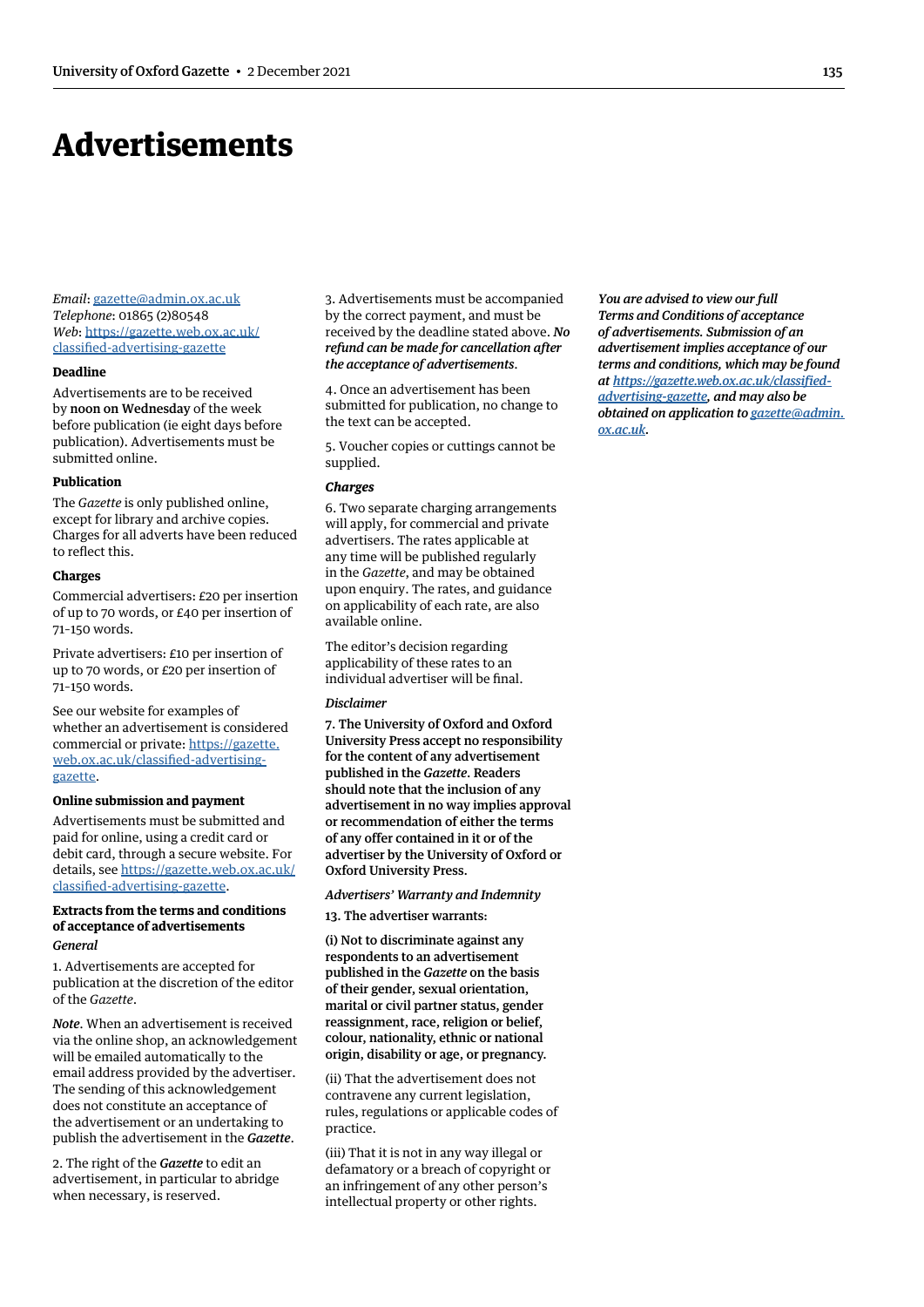#### **Miscellaneous**

Advertisers are asked to note that the remaining *Gazette* of Michaelmas term will be published on 9 December. Publication for Hilary term will begin on 13 January. The usual deadline will continue to apply (see above).

The Anchor Pub and Grill. Great ribs, steaks, burgers and wings all cooked over charcoal. Barefoot cakes. Awesome cocktails, a big wine list and a huge heated terrace. Open: Weds–Sat noon– 9pm; Sun noon–7pm. Contact: 2 Hayfield Rd, Oxford OX2 6TT, 01865 510282 or [info@theanchoroxford.com](mailto:info@theanchoroxford.com).

Stone Pine Design card publisher specialising in illustration and printmaking. Beautifully produced, carefully selected designs by internationally renowned artists and illustrators. Free delivery. Purchase directly from our Etsy store, StonePineDesignCards: [https://etsy.](https://etsy.me/2UXit3g) [me/2UXit3g](https://etsy.me/2UXit3g)

St Giles' Parish Rooms for hire. Ideally located close to the city centre at 10 Woodstock Rd OX2 6HT. There is a main hall and a meeting room that can be hired together or separately, and full kitchen facilities. For enquiries regarding availability and to arrange a site visit, contact Meg Peacock, Benefice Manager: 07776 588712 or [sgsm.benefice.](mailto:sgsm.benefice.manager@gmail.com) [manager@gmail.com.](mailto:sgsm.benefice.manager@gmail.com)

Restore – mental illness affects one in four of us in our lifetime, but people can, and do, recover. Restore is a wellestablished Oxfordshire mental health charity that supports people to take control of their own recovery, develop skills and lead meaningful lives. We offer recovery groups, training and employment coaching to make this possible. Founded in 1977, we are also part of OMHP, a partnership of local mental health organisations [\(https://](https://omhp.org.uk) [omhp.org.uk\)](https://omhp.org.uk). More information: [www.](http://www.restore.org.uk) [restore.org.uk](http://www.restore.org.uk).

Oxford University Hospitals NHS Foundation Trust wants you to take part in its future. If you have a contract of employment with the University of Oxford in a department within the Medical Sciences Division, or hold an honorary contract award with OUH for at least 12 months, you can join our staff constituency. University of Oxford staff belonging to other departments can join us as public members. To join us, visit [www.ouh.nhs.uk/ft](http://www.ouh.nhs.uk/ft).

#### **Research participants sought**

We are looking for volunteers aged 18–70 with low vision who either have visual hallucinations (Charles Bonnet Syndrome) or have never experienced visual hallucinations, for a brain scanning study in Oxford. Please contact [brain@](mailto:brain%40eye.ox.ac.uk?subject=) [eye.ox.ac.uk](mailto:brain%40eye.ox.ac.uk?subject=) for more info. Ethics approved NCT04777630.

COVID-19 Challenge Study: we are looking for volunteers to make a difference during a public health emergency. If you are aged 18–30 years and have previously contracted COVID-19, you may be eligible to participate. You will be compensated approximately £4,995 for your time, travel and inconvenience. For more information, please visit: [https://trials.](https://trials.ovg.ox.ac.uk/trials/covid-19-challenge-study-cov-chim-01) [ovg.ox.ac.uk/trials/covid-19-challenge](https://trials.ovg.ox.ac.uk/trials/covid-19-challenge-study-cov-chim-01)[study-cov-chim-01](https://trials.ovg.ox.ac.uk/trials/covid-19-challenge-study-cov-chim-01).

#### **Groups and societies**

The Oxford University Newcomers' Club is run by volunteers and supported by the University. Our aim is to welcome all partners of graduate students, academics, visiting scholars and staff members, especially those who have recently arrived. As a globally diverse and inclusive group, we offer a warm and friendly environment in which to meet others in Oxford. We also provide information, both general and of special interest, and many opportunities to share experiences as well as to take part in organised events and activities. Please go to our website, [www.newcomers.ox.ac.](http://www.newcomers.ox.ac.uk) [uk](http://www.newcomers.ox.ac.uk), for more information and up to date details of all our activities.

#### **Sell your unwanted books**

Sell your unwanted books at competitive prices. If you need extra space or are clearing college rooms, a home or an office, we would be keen to quote for books and CDs. Rare items and collections of 75 or more wanted if in VG condition; academic and non-academic subjects. We can view and collect. Contact Graham Nelson at History Bookshop Ltd on 01451 821660 or [sales@historybookshop.com](mailto:sales@historybookshop.com).

#### **Antiques bought and sold**

Antiques wanted and for sale – quality antiques such as furniture, fire guards, grates and related items, silver, pictures, china and objets d'art. Please contact Greenway Antiques of Witney, 90 Corn Street, Witney OX28 6BU on 01993 705026 or 07831 585014 or email [jean\\_greenway@](mailto:jean_greenway@hotmail.com) [hotmail.com.](mailto:jean_greenway@hotmail.com)

#### **Services offered**

Big or small, we ship it all. Plus free pick up anywhere in Oxford. Also full printing services available (both online and serviced), 24 hour photocopying, private mailing addresses, fax bureau, mailing services and much more. Contact or visit Mail Boxes Etc, 266 Banbury Rd, Oxford. Tel: 01865 514655. Fax: 01865 514656. Email: [staff@mbesummertown.co.uk.](mailto:staff@mbesummertown.co.uk) Also at 94 London Rd, Oxford. Tel: 01865 741729. Fax: 01865 742431. Email: [staff@](mailto:staff@mbeheadington.co.uk) [mbeheadington.co.uk](mailto:staff@mbeheadington.co.uk).

Oxford's low-cost packing and shipping experts. Specialised in packing and shipping books, clothing, computers, musical instruments, fragile laboratory equipment, rowing oars, valuable paintings or other household items, we specialise in custom packing and worldwide delivery by road, sea and air. Pack & Send, 3 Botley Rd, Oxford, OX2 0AA. Tel: 01865 260610. Email: [oxford@](mailto:oxford@packsend.co.uk) [packsend.co.uk](mailto:oxford@packsend.co.uk).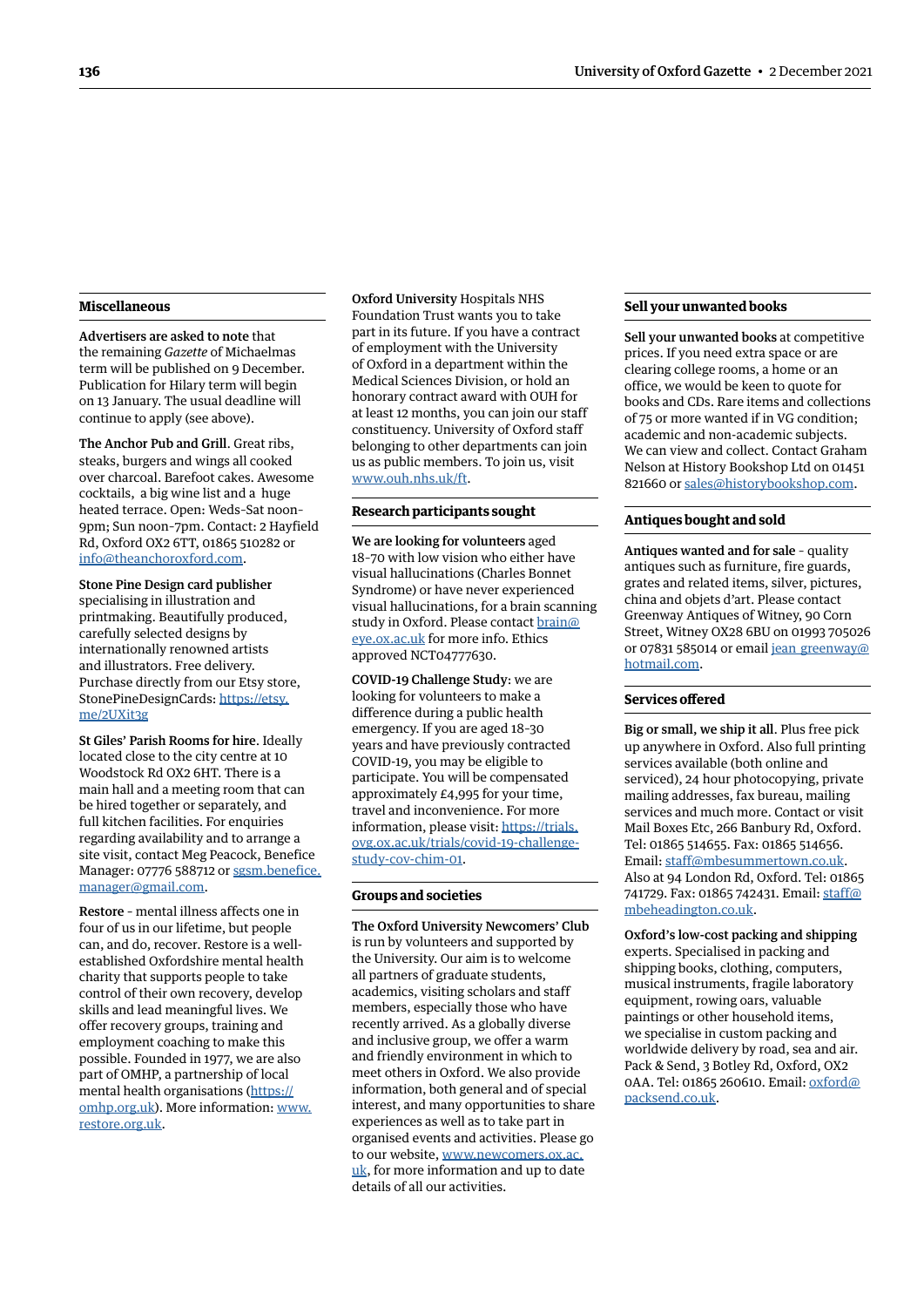TGM Cars: airport transfer/chauffeur service. If you are looking for a reliable and experienced transfer service I would be happy to discuss your needs. Last year I handled 328 airport transfers successfully and I have over 20 years' experience. Account customers welcome and all major credit cards accepted. Comfortable and reliable Heathrow service. Contact Tim Middleton. Tel: 07751 808763 or email: [timothy.](mailto:timothy.middleton2@btopenworld.com) [middleton2@btopenworld.com.](mailto:timothy.middleton2@btopenworld.com)

### Experienced freelance proofreader

and editor available to work on papers, reports and case studies, in compliance with University requirements, journals and public communications material. To discuss your project, please email me via: [https://greenquillproductions.co.uk/](https://greenquillproductions.co.uk/contact) [contact](https://greenquillproductions.co.uk/contact), quoting Proof/editing\_Gaz2021.

#### DPR Hire: waste clearance services.

We provide waste clearance and disposal services for both private and commercial customers. From general rubbish to garden green waste, we remove and dispose of your waste in an environmentally friendly manner. We are fully insured and licensed by the Environment Agency. Contact us today: email [enquiries@dpr-hire.co.uk](mailto:enquiries@dpr-hire.co.uk), phone 07980 319539 or web [www.dpr-hire.](http://www.dpr-hire.co.uk) [co.uk](http://www.dpr-hire.co.uk).

#### **Accommodation offered**

Visiting academics welcomed as paying guests for short or long stays in comfortable home of retired academic couple. Situated in quiet, leafy close in north Oxford within easy distance of main University buildings, town centre, river, shops and restaurants. Rooms have free TV, Wi-Fi, refrigerator, microwave, kettle, tea, coffee, central heating. Linen, cleaning, breakfast all included in the very moderate terms. Email: [DVL23@](mailto:DVL23@me.com) [me.com.](mailto:DVL23@me.com)

Deja-Ville Room Lets is a professional estate agency that offers research students and professionals a young, cosy, clean and safe environment in which to live, study and share a social communal space if desired. The rental price includes all bills, cleaning, gardening and maintenance; all amenities are offered so the tenant can enjoy a comfortable experience. The period of rent is flexible from 1 to 6 months: just tell us your circumstances and we will help you to find the right stay in Oxford. Our houses are in the Summertown, Cowley, Headington, city centre and Iffley areas. Please see available rooms on our website: [www.deja-ville.co.uk/](http://www.deja-ville.co.uk/available-rooms) [available-rooms,](http://www.deja-ville.co.uk/available-rooms) or on Spare Room: [www.spareroom.co.uk/pro/Deja-](http://www.spareroom.co.uk/pro/Deja-VilleRoomLetsLTD)[VilleRoomLetsLTD.](http://www.spareroom.co.uk/pro/Deja-VilleRoomLetsLTD) Contact: [rooms@](mailto:rooms@deja-ville.co.uk) [deja-ville.co.uk](mailto:rooms@deja-ville.co.uk) or 01865 655838 (mobile 07434 927583).

Independent annexe room with own entrance and en-suite shower room available for short-term let in the upper Divinity Rd area on a nightly/weekly/ monthly basis. Walkable distance to the centre, bars, shops and restaurants, and fully furnished with double bed, TV, Wi-Fi, kettle, bedding and towels. Inclusive of bills. Would suit a visiting academic/postdoc who does not require kitchen facilities. Contact shaziapompeo@gmail.com.

#### **Accommodation sought**

Visiting doctoral researcher from Germany seeking accommodation in Oxford for 11 weeks (*c*8 Jan–26 Mar 2022, some flexibility). I will spend most of my time reading and writing, so a desk would be appreciated, as would proximity to the Weston Library. Quiet and friendly person, 26, double vaccinated. Looking forward to hearing from you at: [prefect410@gmail.com.](mailto:prefect410%40gmail.com?subject=)

#### **Self-catering apartments**

Visiting Oxford? Studio, 1-, 2- and 3-bed properties conveniently located for various colleges and University departments. Available from 1 week to several months. Apartments are serviced, with linen provided and all bills included. Details, location maps and photos can be found on our website at [www.](http://www.shortletspace.co.uk) [shortletspace.co.uk](http://www.shortletspace.co.uk). Contact us by email on [stay@shortletspace.co.uk](mailto:stay@shortletspace.co.uk) or call us on 01993 811711.

#### **Holiday lets**

Bodmin Moor, Cornwall. Fabulous barn conversion. Sleeps 6. Beautiful moorland garden. Direct access to moorland walks. Pet friendly. Easy access A30, beaches, NT properties, SW coastal footpath, Camel trail. Visit our website [www.hantergantickbarn.com](http://www.hantergantickbarn.com) or email [recolville@gmail.com](mailto:recolville%40gmail.com?subject=) for further information and booking.